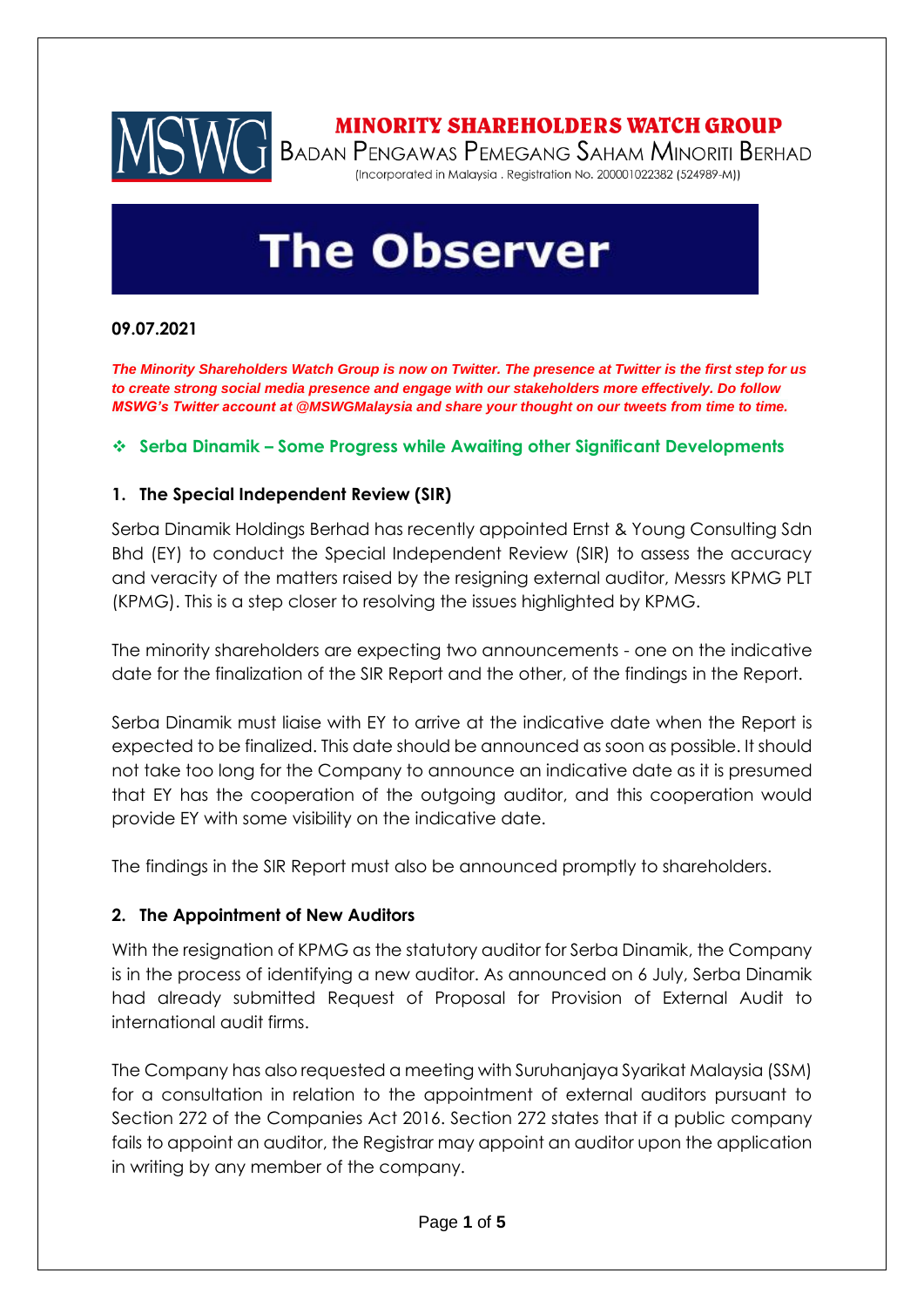Serba Dinamik has announced that it targets to appoint the new auditor by end July 2021 and will make immediate announcement upon the finalization of appointment of the new auditor.

In May 2021, Serba Dinamik changed its financial year end from 31 December 2020 to 30 June 2021. The appointment of the new auditor, in a timely manner, is essential for Serba Dinamik to meet the looming 31 October 2021 financial reporting deadline for its 18-month financial period ended 30 June 2021.

That deadline is less than 4 months away. To-date, 2 weeks have lapsed since the resignation of KPMG. Hopefully, the SIR Report, which should be completed well before the 31 October reporting deadline, will facilitate the timeliness of concluding the statutory audit.

The statutory audit is an important shareholder protection process under the Companies Act 2016. It is the independent opinion of an independent party, the auditor, directed to the shareholders, on the truth and fairness of the financial statements.

Not meeting the timeline for the audited financial statements will be perceived by minority shareholders as a huge red flag. Time is of essence.

## **3. The Appointment of New Independent Directors (IDs) on the Board**

On 25 June, five IDs resigned. Four IDs resigned citing differences in opinion over the Company's decision to take legal action against KPMG while another ID resigned citing "personal commitment".

Within two weeks, on 7 July, the Company appointed two new IDs. They are former Bursa official, Puan Siti Zaleha Sulaiman and ex-police officer, Datuk Seri Haji Mohamed Farid Abu Hassan.

With these new appointments, Serba Dinamik's Board now comprises four IDs, constituting 50% of total board composition. With that, it has applied Practice 4.1 of Malaysian Code on Corporate Governance which states at least half of the board comprises independent directors.

## **Conclusion**

It is good that the SIR has been appointed and the independent directors composition at the Board level has been replenished.

What minority shareholders are now looking forward to are;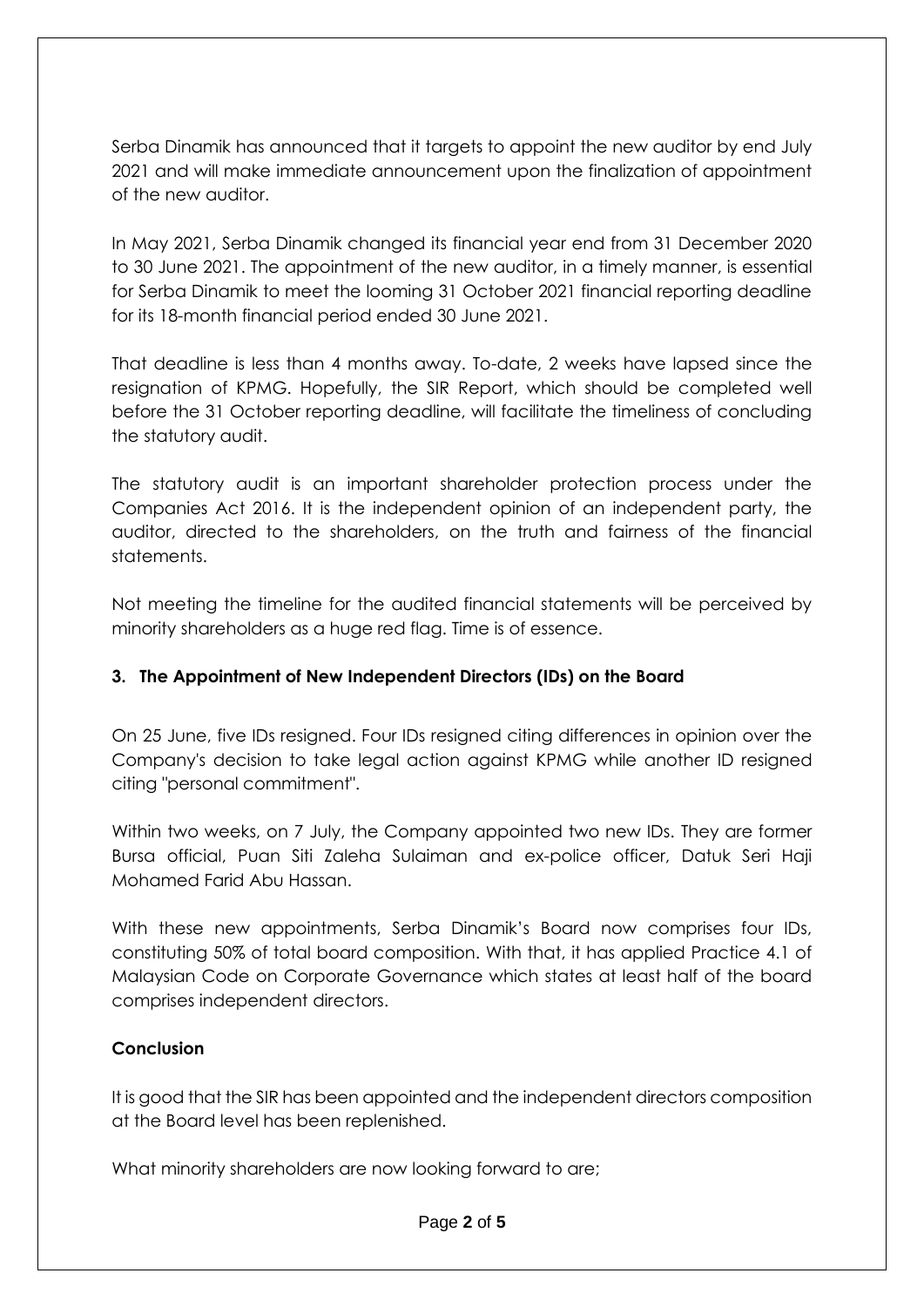- the announcement of an indicative date when the SIR Report will be finalized
- the announcement of the findings in the SIR Report as soon as they are available
- the announcement of the audited financial statements before the deadline of 31 October 2021

#### **Devanesan Evanson Chief Executive Officer**

## **MSWG AGM/EGM Weekly Watch 12 – 16 July 2021**

For this week, the following are the AGMs/EGMs of companies which are in the Minority Shareholders Watch Group's (MSWG) watch list.

The summary of points of interest is highlighted here, while the details of the questions to the companies can be obtained via MSWG's website at [www.mswg.org.my.](http://www.mswg.org.my/)

| Date & Time                 | Company                       | Quick-take                                                                                                                                                                                                                                                                                                                                                                                                                                   |
|-----------------------------|-------------------------------|----------------------------------------------------------------------------------------------------------------------------------------------------------------------------------------------------------------------------------------------------------------------------------------------------------------------------------------------------------------------------------------------------------------------------------------------|
| 14.07.21 (Wed)<br>10.00 am  | Sapura Resources Bhd<br>(AGM) | FY2021,<br>Sapura<br>For<br>Resources<br>recorded a revenue of RM46.0 million,<br>which is an 8.4% decline as compared<br>to RM50.2 million recorded in the<br>preceding year. Meanwhile, its loss<br>RM21.3 million<br>amounted<br>to<br>$\alpha$ s<br>compared to a loss of RM25.7 million in<br>the previous year.<br>The property segment and aviation<br>the<br>remain<br>two<br>segment<br>core<br>revenue contributors for the Group. |
| 15.07.21 (Thur)<br>10.00 am | WZ Satu Bhd (AGM)             | WZ Satu recorded RM303.3 million of<br>revenue and pre-tax loss of RM63.5<br>million in the FP2020 as compared to<br>RM388.4 million revenue and pre-tax<br>loss of RM95.2 million in FY2019.                                                                                                                                                                                                                                                |
|                             |                               | The decrease in revenue in the FP2020<br>was mainly due to lower revenues<br>contribution from the Civil Engineering<br>and Construction (CEC) segment and<br>Oil and Gas (OG) segment.                                                                                                                                                                                                                                                      |
|                             |                               | Meanwhile, the lower pre-tax loss as<br>compared to FY2019 was mainly due<br>to the comparatively stronger result in<br>the CEC segment, which registered a                                                                                                                                                                                                                                                                                  |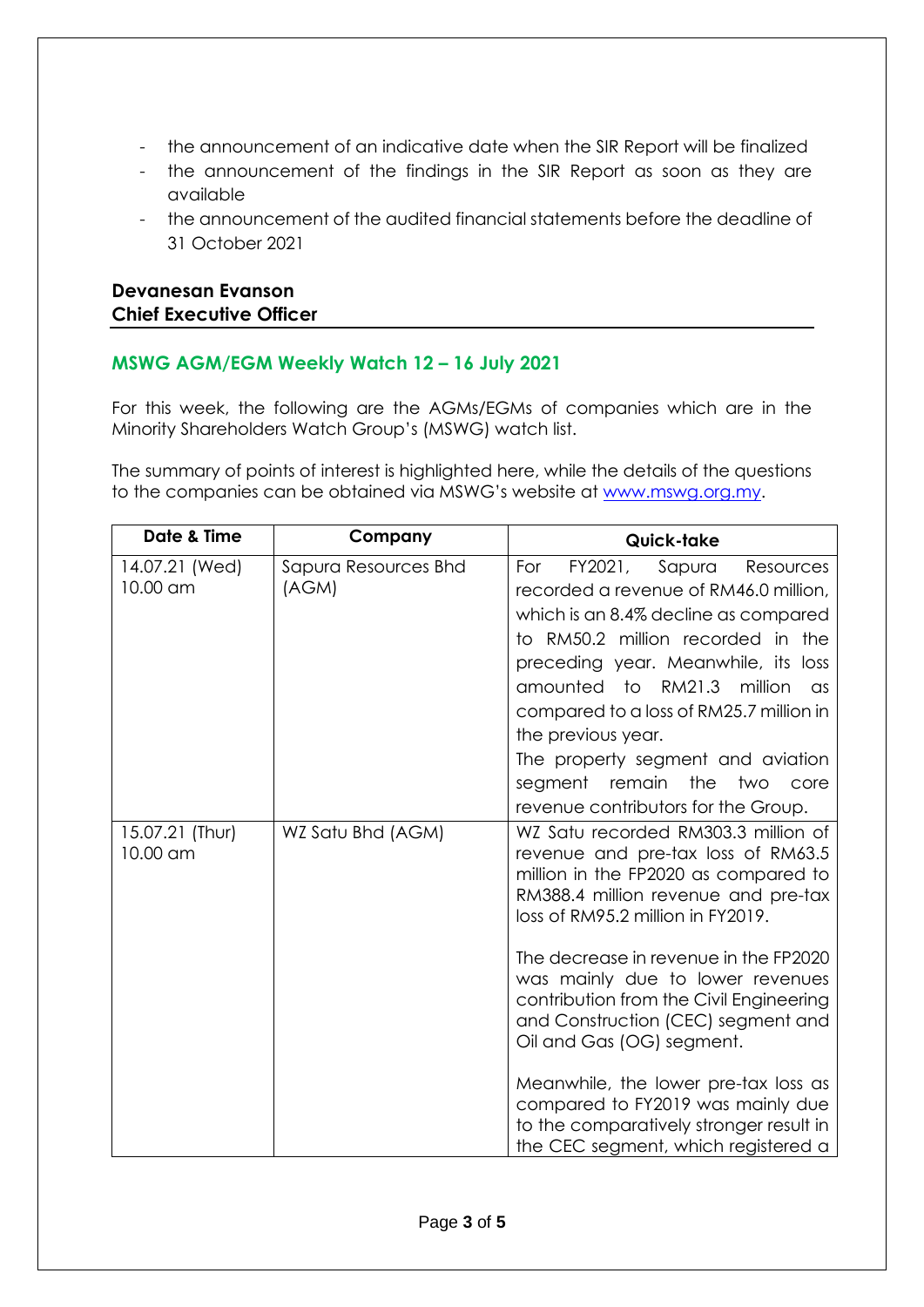|                             |                             | loss, followed by the OG<br>lower<br>segment, which registered a profit.                                                                                                                                                                                                                                                                                                                                                                                                                                      |
|-----------------------------|-----------------------------|---------------------------------------------------------------------------------------------------------------------------------------------------------------------------------------------------------------------------------------------------------------------------------------------------------------------------------------------------------------------------------------------------------------------------------------------------------------------------------------------------------------|
| 15.07.21 (Thur)<br>10.30 am | Yinson Holding Bhd<br>(AGM) | Yinson's profit after tax<br>('PAT')<br>increased significantly from RM293<br>million in the previous financial year to<br>RM735 million in the current financial<br>year.<br>The main driving factors of this<br>impressive growth include a full year<br>lease contribution from FPSO Helang<br>(which achieved first gas in December<br>2019), successful redeployment of<br>FPSO Abigail-Joseph (which achieved<br>oil in October 2020)<br>first<br>and<br>progressive construction of FPSO Anna<br>Nery. |

| One of the points of interest to be raised: |                                                                                                                                                                                                                                                                                                          |  |  |
|---------------------------------------------|----------------------------------------------------------------------------------------------------------------------------------------------------------------------------------------------------------------------------------------------------------------------------------------------------------|--|--|
| Company                                     | Points/Issues to Be Raised                                                                                                                                                                                                                                                                               |  |  |
| Sapura Resources Bhd<br>(AGM)               | The Group currently owns three investment properties under<br>its portfolio as detailed below:<br>10-storey office building at Sapura@Mines with an NLA of<br>260,000 square feet.                                                                                                                       |  |  |
|                                             | Warehouses with an NLA of 165,000 square feet at Jalan<br>$\bullet$<br>Tandang; and                                                                                                                                                                                                                      |  |  |
|                                             | Commercial showroom building with an NLA of 46,000<br>٠<br>square feet at Jalan 219, Petaling Jaya. (Page 14 of AR)                                                                                                                                                                                      |  |  |
|                                             | a) Please provide the latest occupancy rates for each of<br>the building mentioned above as at April 2021.                                                                                                                                                                                               |  |  |
|                                             | b) What is the gross and net rental yield of each of the<br>above commercial building?                                                                                                                                                                                                                   |  |  |
| WZ Satu Bhd (AGM)                           | There is an impairment loss on contract assets amounting to<br>RM9,880,000 in the financial period ended 31 December<br>2020 ("FP2020") (FY2019: RM80,000) (Page 65 of the Annual<br>Report 2020).<br>a) What was the reason for the significant increase in<br>impairment on contract assets in FP2020? |  |  |
|                                             | b) What are the measures taken to recover the amount?<br>c) What is the amount recovered, to-date?                                                                                                                                                                                                       |  |  |